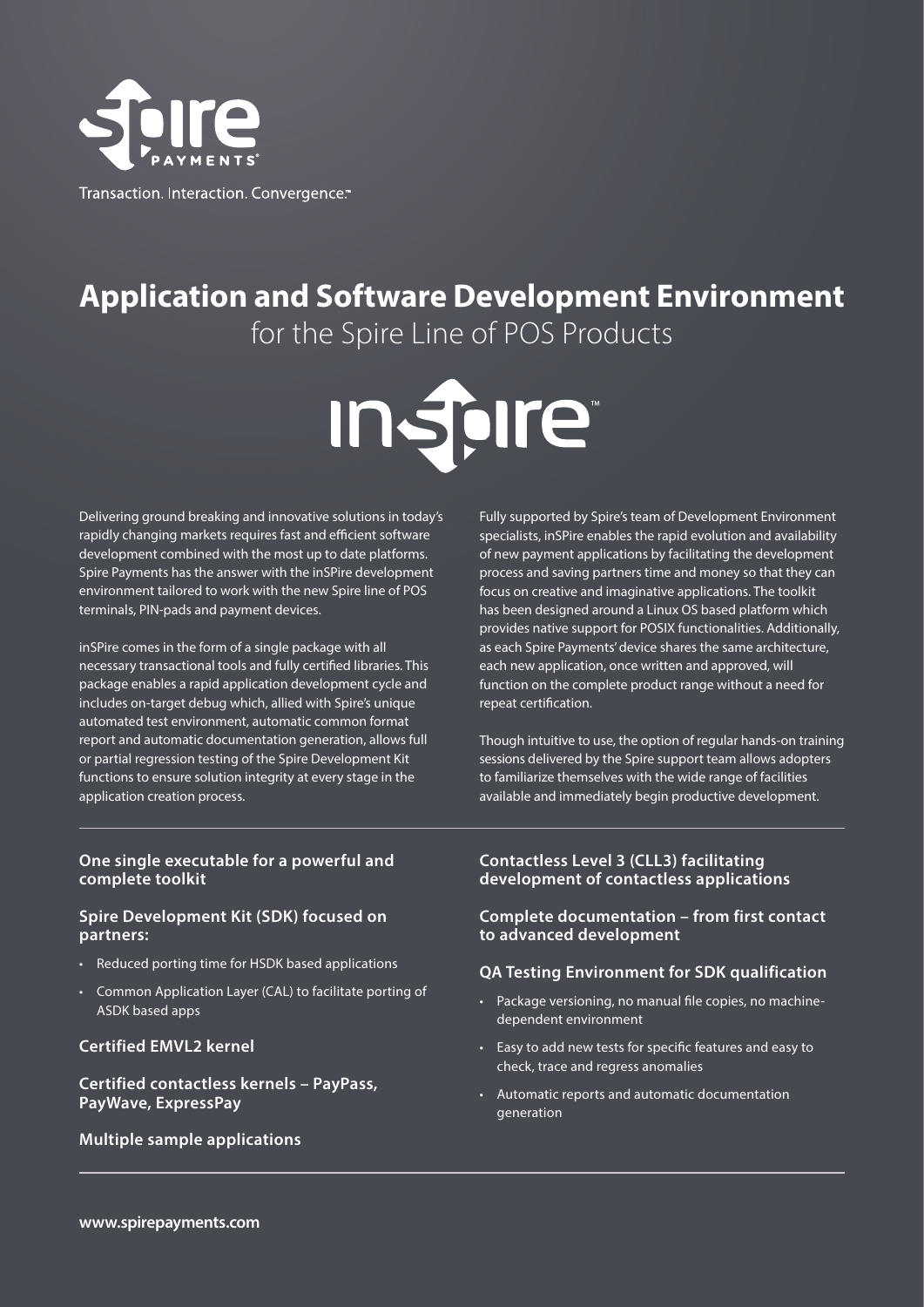# **Application and Software Development Environment**

for the Spire Line of POS Products



Delivering ground breaking and innovative solutions in today's rapidly changing markets requires fast and efficient software development combined with the most up to date platforms. Spire Payments has the answer with the inSPire development environment tailored to work with the new Spire line of POS terminals, PIN-pads and payment devices.

inSPire comes in the form of a single package with all necessary transactional tools and fully certified libraries. This package enables a rapid application development cycle and includes on-target debug which, allied with Spire's unique automated test environment, automatic common format report and automatic documentation generation, allows full or partial regression testing of the Spire Development Kit functions to ensure solution integrity at every stage in the application creation process.

#### **One single executable for a powerful and complete toolkit**

#### **Spire Development Kit (SDK) focused on partners:**

- Reduced porting time for HSDK based applications
- Common Application Layer (CAL) to facilitate porting of ASDK based apps

#### **Certified EMVL2 kernel**

**Certified contactless kernels – PayPass, PayWave, ExpressPay**

#### **Multiple sample applications**

**Contactless Level 3 (CLL3) facilitating** 

Fully supported by Spire's team of Development Environment specialists, inSPire enables the rapid evolution and availability of new payment applications by facilitating the development process and saving partners time and money so that they can focus on creative and imaginative applications. The toolkit has been designed around a Linux OS based platform which provides native support for POSIX functionalities. Additionally, as each Spire Payments' device shares the same architecture, each new application, once written and approved, will function on the complete product range without a need for repeat certification.

Though intuitive to use, the option of regular hands-on training sessions delivered by the Spire support team allows adopters to familiarize themselves with the wide range of facilities available and immediately begin productive development.

#### **development of contactless applications**

#### **Complete documentation – from first contact to advanced development**

#### **QA Testing Environment for SDK qualification**

- Package versioning, no manual file copies, no machinedependent environment
- Easy to add new tests for specific features and easy to check, trace and regress anomalies
- Automatic reports and automatic documentation generation



Transaction. Interaction. Convergence.